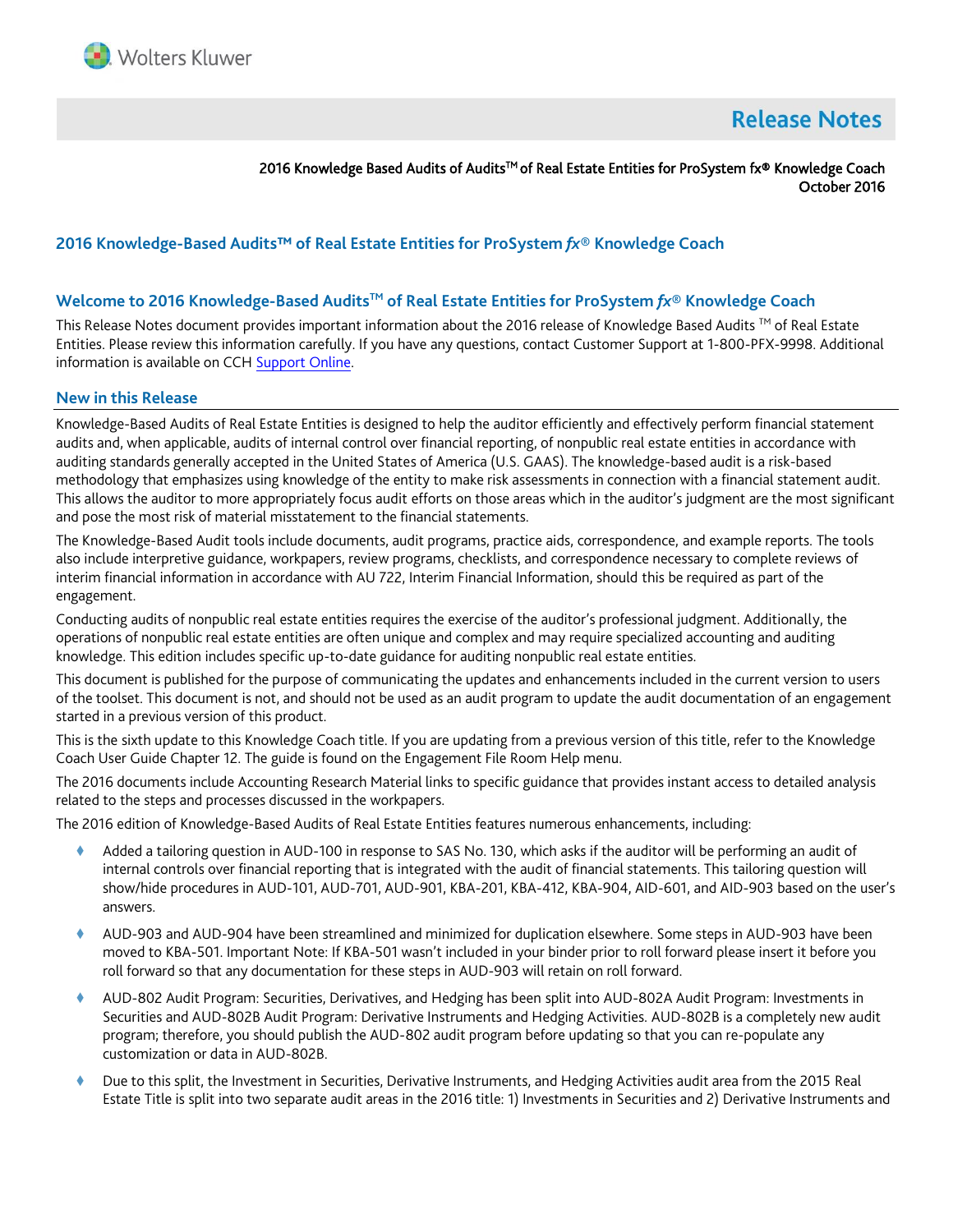Hedging Activities. If the user selected the combined audit area as applicable in 2015 and retains on roll forward only the "Investments in Securities" audit area will retain on roll forward. Please see KCO-001 for further information on roll forward considerations.

- A new section has been added to AID-201 to address "Threats and Safeguards" regarding auditor independence.
- A new table has been added to KBA-101 for users to document why the auditor isn't testing the operating effectiveness of internal controls. If the auditor has selected in AUD-100 that the auditor is performing an integrated audit or operating effectiveness of internal controls will be tested then this table will be hidden.
- KBA-105 has been reorganized so that the user will add entries to column 1 instead of column 3 so the flow is more logical.
- New columns have been added to AID-701 which will allow the user to select whether the assertion is relevant or not. For any assertion marked as not relevant the user will NOT need to complete the planned level of control risk. The selections made in this new column will flow to other areas of the workpaper so the user doesn't have to re-select an option.
- A comments column has been added to KBA-400 Scoping and Mapping Table and in KBA-502 Assertion Level Risk Table. No diagnostic will appear in these columns if they are left unanswered.
- An option for a Not Applicable answer has been added to question 9 of AUD-602.
- A new Not Applicable option has been added in KBA-103 column 15, "If Not a Material Weakness, Is It Important Enough to Merit Attention by Those Charged with Gov.?"
- Changes have been made to address issues with risk information not flowing correctly to KBA-40x series workpaper when cash receipts/cash disbursements have been selected.
- Changes have been made to clarify various risk diagnostics so that the correct diagnostics are displayed at the proper time.
- There are many new CORs, RPTs and RESs including:
	- o COR-201A Audit Engagement Letter: Integrated Audit
	- o COR-202A Audit Engagement Letter: Integrated Audit When Also Performing Reviews of Interim Financial Information
	- o COR-807A Request for Confirmation of Other Lease Agreements: Lessor
	- o COR-814A Request for Confirmation of Other Lease Agreement
	- o COR-901A Management Representation Letter: ICFR
	- o COR-904A Communication to Entity with Significant Deficiencies and/or Material Weaknesses: ICFR
	- o RPT-0901A Unmodified Opinion: Single-Year Financial Statements—Combined Report Expressing an Unmodified Opinion on ICFR
	- o RPT-0901B Unmodified Opinion: Single-Year Financial Statements with Reference Made to Separate Report on ICFR
	- o RPT-0902A Unmodified Opinion: Comparative Years Financial Statements—Combined Report Expressing an Unmodified Opinion on ICFR
	- o RPT-0902B Unmodified Opinion: Comparative Financial Statements with Reference Made to Separate Report on ICFR
	- o RPT-0918A Unmodified Opinion on Internal Control over Financial Reporting When Making Reference to the Report of a Component Auditor
	- o RPT-0930 Unmodified Opinion: Special-Purpose Financial Statements Prepared in Accordance with the Financial Reporting Framework for Small- and Medium-Sized Entities
	- o RPT-0960 Unmodified Opinion: Separate Report on ICFR
	- o RPT-1004 Adverse Opinion: Separate Report on ICFR
	- o RPT-1018 Disclaimer of Opinion: Separate Report on ICFR
	- o RPT-1033 Unmodified Opinion: U.S.-Form Report on an Audit Conducted in Accordance with Both U.S. GAAS and the Standards of the PCAOB When the Audit Is Not Within the Jurisdiction of the PCAOB
	- o RES-021 Special Considerations in Auditing Financial Instruments
	- o RES-022 Considerations of an Audit of Internal Control over Financial Reporting That Is Integrated with the Knowledge-Based Audit of Financial Statements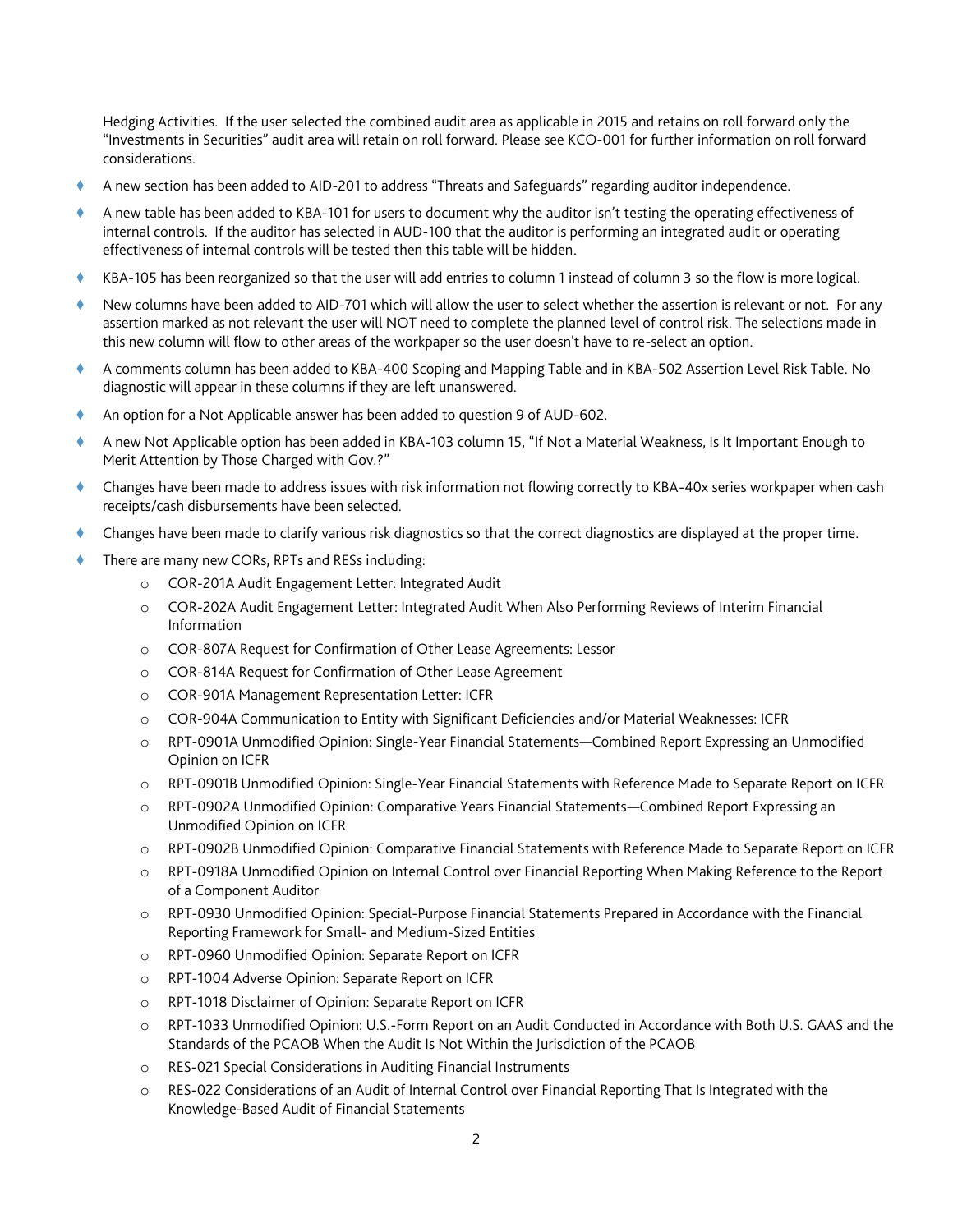o RES-023 Illustrative Management's Report on Internal Control over Financial Reporting

[Click here](http://support.cch.com/updates/KnowledgeCoach/pdf/guides_tab/2016%20Real%20Estate%20Entities%20Title%20Overview%20for%20Knowledge%20Coach%20Users.pdf) for the 2016 Real Estate Entities Title Overview for Knowledge Coach Users

In addition, forms and practice aids throughout have been updated to include new examples and tips and, where applicable, to take into account:

New literature, standards, and developments, reflected in the following current audit and accounting guidance:

- SAS No. 131, Amendments to Statement on Auditing Standards No. 122 Section 700, "Forming an Opinion and Reporting on Financial Statements" (AU-C Section 700)
- SAS No. 130, An Audit of Internal Control Over Financial Reporting That Is Integrated With an Audit of Financial Statements (AU-C Section 940)
- FASB Accounting Standards Codification as of June 30, 2016, and through Accounting Standards Update (ASU) No. 2016-13, including:
	- o ASU No. 2016-10, Revenue from Contracts with Customers (Topic 606): Identifying Performance Obligations and Licensing;
	- o ASU No. 2016-11, Revenue Recognition (Topic 605) and Derivatives and Hedging (Topic 815): Rescission of SEC Guidance Because of Accounting Standards Updates 2014-09 and 2014-16 Pursuant to Staff Announcements at the March 3, 2016 EITF Meeting;
	- o ASU No. 2016-12, Revenue from Contracts with Customers (Topic 606): Narrow-Scope Improvements and Practical Expedients; and
	- o ASU No. 2016-13, Financial Instruments—Credit Losses (Topic 326): Measurement of Credit Losses on Financial Instruments.

#### Important Notes

- Make sure to save changes to workpapers before closing the workpaper or the binder to ensure data is correctly updated.
- If your Current Editor Knowledge Coach MS® Word workpapers become read-only or crash, please do the following:
	- o Keep the binder with the affected workpapers open.
	- o Highlight the workpaper in the binder window and go to Tools > Save Knowledge Coach Answers.
- Knowledge Coach cannot be used within the Shared File Room (SFR) feature of Engagement. However, Knowledge Coach workpapers can be shared across team members through check in, check out, workpaper assignment, syncing to the central file room and through peer-to-peer sync in the same way other Engagement workpapers are shared.

#### System Requirements

- This title MUST be used with ProSystem *fx* ® Engagement version 7.5 or higher, ProSystem *fx*® Knowledge Coach version 2.5, and 2016 Financial Statement Base v3 or higher. If you have not installed the ProSystem fx® Engagement 7.5 and Knowledge 2.5, ensure that you do so before using this title. If you are upgrading from ProSystem *fx*® Engagement 7.1 or lower please contact Technical Support at 1-800-PFX-9998 for detailed instructions.
- A minimum of 4GB of RAM is required for optimal performance when opening and navigating through ProSystem *fx*® Knowledge Coach workpapers.

#### **Download Instructions**

Download the 2016 Knowledge Based Audits of Real Estate Entities from the ProSystem *fx* ®Knowledge Coach Updates section of the ProSystem *fx*® Engagement Support Web site at the following URL[: http://support.cch.com/updates/KnowledgeCoach,](http://support.cch.com/updates/KnowledgeCoach) then select the Knowledge Coach Series and Download file link next to the 2016 Knowledge-Based Audits of Real Estate Entities. On some occasions the content package file (.KCP) will download with the extension changed to .ZIP. If this occurs, please change the extension of the downloaded file to KCP using all capital letters.

You must install the 2016 Financial Statement Base title v3 before installing the 2016 Knowledge Based Audits of Real Estate Entities. The Financial Statement Base title is also available at the following link:<http://support.cch.com/updates/KnowledgeCoach>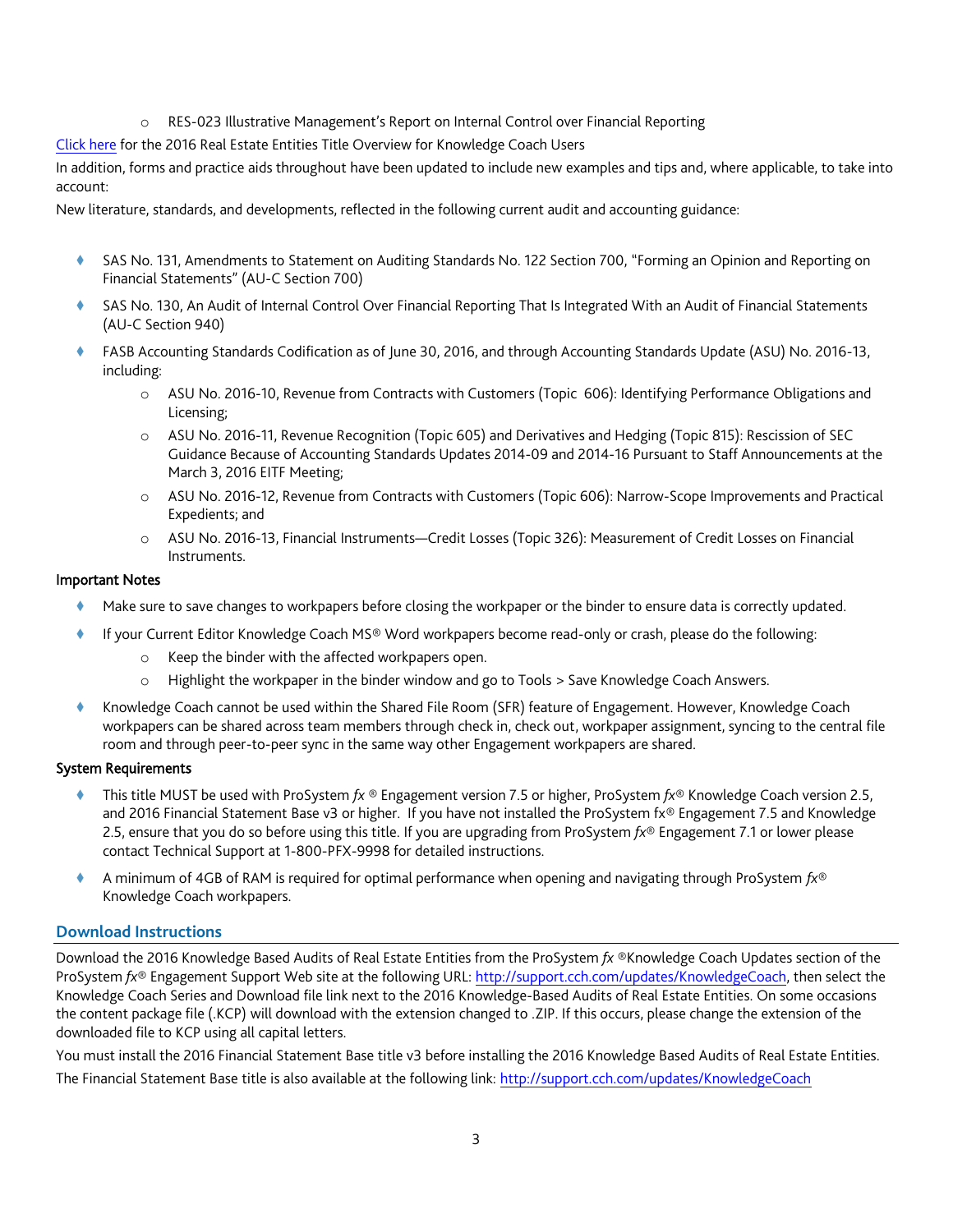Important: ProSystem *fx*® Engagement version 7.5 or higher and Knowledge Coach version 2.5 must be installed on the computer in order to install this Knowledge Coach title. Additional requirements include Microsoft® Office 2010, Microsoft® Office 2010 Primary Interop Assemblies (PIA) and Visual Studio® 2005 Tools for the Office Second Edition Runtime, Visual Studio® Tools for Office System Runtime version 3.0, and Visual Studio® Tools for the Office System 3.0 Runtime Service Pack 1., Visual Studio® Tools for Office Runtime 4.0 (VSTOR) (32-bit version for 32-bit OS and 64-bit version for 64-bit OS).

The 2016 Knowledge-Based Audits of Real Estate Entities (10/17/16). KCP download is a proprietary file that must be installed from within Engagement. Save this KCP file to a location on your local drive and follow the Installation Instructions included in the Release Bulletin.

#### **Installation Instructions**

Once you have downloaded your Knowledge Coach title, you will need to add it to the list of titles within ProSystem *fx* ® Engagement. The only additional system requirement is approximately 75MB of disk space to store your Knowledge Coach Program content files. Please refer to the ProSystem *fx* ® Engagement with Knowledge Coach Release Notes for any other system requirements.

After downloading the 2016 Knowledge Based Audits of Real Estate Entities, do the following:

- Launch the ProSystem *fx* ® Engagement Workpaper Management application so that the Local File Room is displayed. Select Tools > Knowledge Coach Titles.
- The Knowledge Coach Titles window will be displayed.
- Choose Add Title.
- Browse to the title package file (\*.KCP) that you previously downloaded from the ProSystem *fx* ® Knowledge Coach Support Web site.
- Choose Open.
- The system will display a progress indicator while the title package is added. You will receive a message that the title has been successfully installed once the process is complete.

Note: You can determine this access in the ProSystem *fx*® Engagement Admin module by selecting a staff group and choosing File > Properties > Content "Insert Knowledge Coach workpapers from unreleased titles" option.

To release a title:

- Select one of the Knowledge Coach titles in the list that has been added but is not yet released.
- Choose Release Title. The current date and time will be displayed in the Date released column, and the status will change to "Released."

Note: You must add and assign a Knowledge Coach module as well as the Knowledge Coach title license in the ProSystem *fx* ® Engagement Administrator before using the workpapers.

Important: Once the 2016 Knowledge-Based Audits of the Real Estate Entities titles have been added and released, they will be automatically deployed to other staff members when they login to the "Office" location, or when they synchronize a binder that contains Knowledge Coach workpapers from this title.

## **Online Permission Key**

Permission key files may be downloaded from our Web site a[t https://prosystemfxsupport.tax.cchgroup.com/permkey/download.aspx](https://prosystemfxsupport.tax.cchgroup.com/permkey/download.aspx)  or when adding or updating the new licenses within ProSystem *fx*® Engagement with Knowledge Coach version 7.5 and higher. After updating the license file in the ProSystem *fx*® Engagement Admin module, licenses need to be assigned to the staff who will use 2016 Knowledge-Based Audits of Real Estate Entities.

If you have not already established a Single Sign-on (SSO) account with Customer Service, we urge you to do so at this time.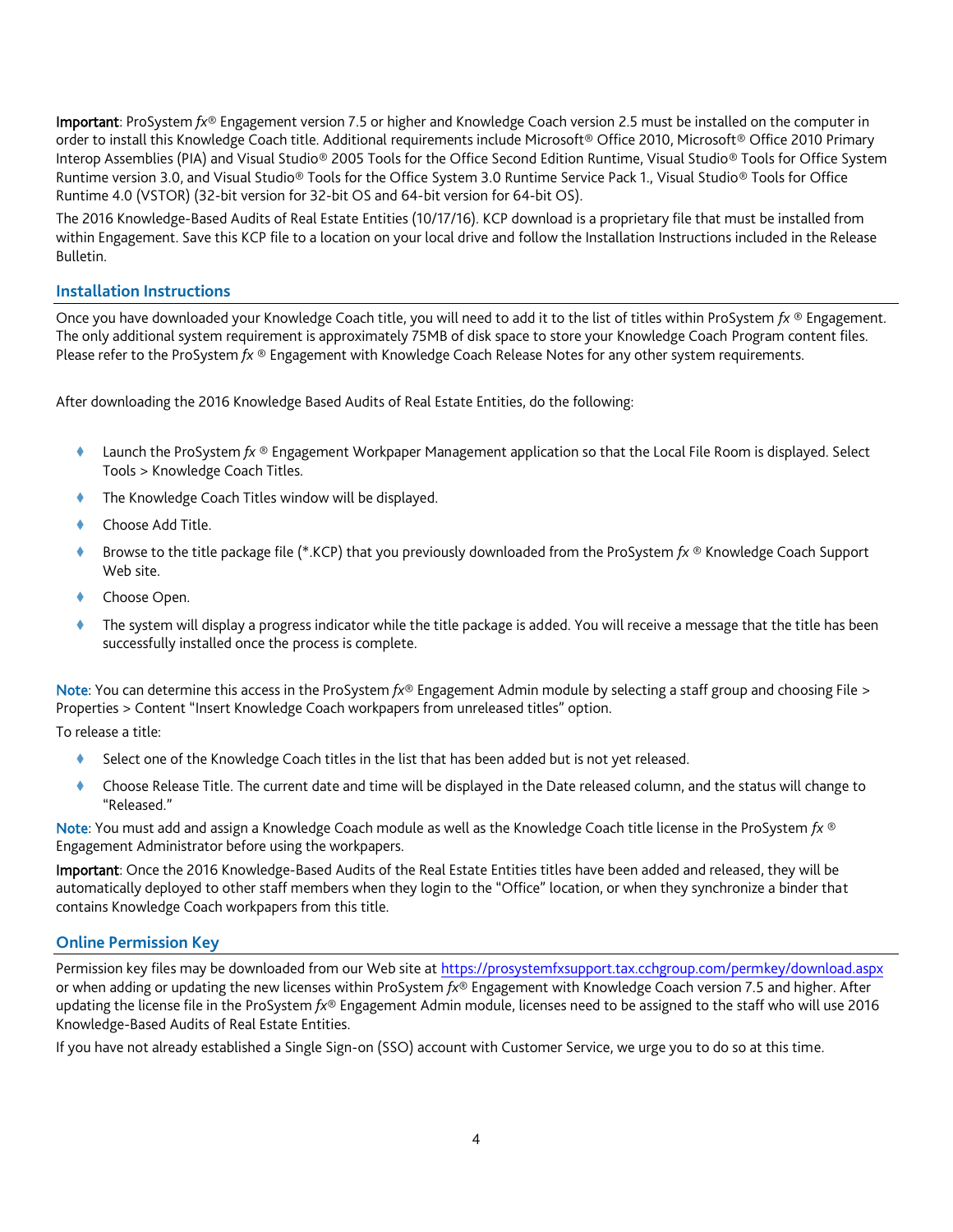### **Accounting Research Manager**

CCH's Accounting Research Manager ("ARM") is the most comprehensive, up-to-date and objective online database of financial reporting literature. It includes all authoritative and proposed accounting, auditing, and SEC literature, plus independent, expert-written interpretive guidance.

Available on ARM, the Knowledge-Based Audits of Real Estate Entities Guide helps you comply with the most recent professional standards and guidance for the conduct of audits of real estate entities and to integrate the use of practice aids, tools, and other resources with its guidance. This publication supplements and complements the Knowledge-Based documents that are available in Knowledge Coach.

If you subscribe to an ARM library that includes Real Estate content, you can link directly to source material from Resources within Knowledge Coach documents. These links have been updated to refer to the accounting standards under the FASB Accounting Standards Codifications. Also, if you subscribe to the Knowledge-Based Audits of Real Estate Entities Guide on ARM, you can take advantage of references to the guide material from within the Knowledge Coach documents.

With Accounting Research Manager, you maximize the efficiency of your research time, while enhancing your results. Learn more about our content, our experts, and how you can request your free trial by visiting [http://www.accountingresearchmanager.com.](http://www.accountingresearchmanager.com/) You can also access the Accounting Research Manager Web site by selecting the item in ProSystem *fx* ® Engagement from the Guidance tab on the Shortcuts bar in the Binder window.

## **Using Your Knowledge Coach Content**

To use your Knowledge Coach Workpaper Templates, open a binder in ProSystem *fx*® Engagement, select the workpaper tab into which you would like to insert the workpaper, and select New Knowledge Coach Workpaper from the toolbar or File menu. The New Knowledge Coach Workpaper dialog appears (Figure 1). Select the New Knowledge Coach Title with the content you would like to use. You can only select titles you have installed. The information displayed changes to reflect the workpaper organization available for the selected title. Select the Knowledge Coach Workpaper Templates to insert into your binder and click OK. The Selected Workpaper Properties dialog appears. Each workpaper name is automatically loaded into the Name field. Add a workpaper index in the Index field and make any Name modifications you desire. You can also modify the tab location or the roll forward settings for each workpaper. Then click OK. The integrated Knowledge Coach workpaper is now inserted into your engagement binder. For more information on how to use Knowledge Coach workpapers in your binder, see the Knowledge Coach User Guide.

| Industry: 2016 KBA Real Estate<br>-ē<br>$\checkmark$<br>Add Independent Workpapers without Foundation Workpapers<br>Details of selected workpaper<br>000-Resources<br>$+$<br>Ėŀ                                                                                                                                                                                                                                                                                                          |                            | ×                               |
|------------------------------------------------------------------------------------------------------------------------------------------------------------------------------------------------------------------------------------------------------------------------------------------------------------------------------------------------------------------------------------------------------------------------------------------------------------------------------------------|----------------------------|---------------------------------|
|                                                                                                                                                                                                                                                                                                                                                                                                                                                                                          |                            | -8                              |
| 200-Pre-Engagement Procedures<br>Ė<br>300-Risk Assessment-Understanding the Entity & Environment<br>Ė<br>400-Risk Assessment-Design of Internal Controls<br>÷.<br>500-Assessing Risk of Material Misstatement<br>Ė<br>600-Audit Procedures-Response to Assessed Risks<br>田<br>a workpaper check box to see<br>details<br>700-Audit Procedures-Tests of Internal Controls<br>Ėŀ<br>800-Audit Procedures-Substantive Tests<br>审…<br>审<br>900-Evaluating, Concluding & Reporting Procedures | 100-The Communications Hub | Highlight a workpaper or select |

Figure 1 - New Knowledge Coach Workpaper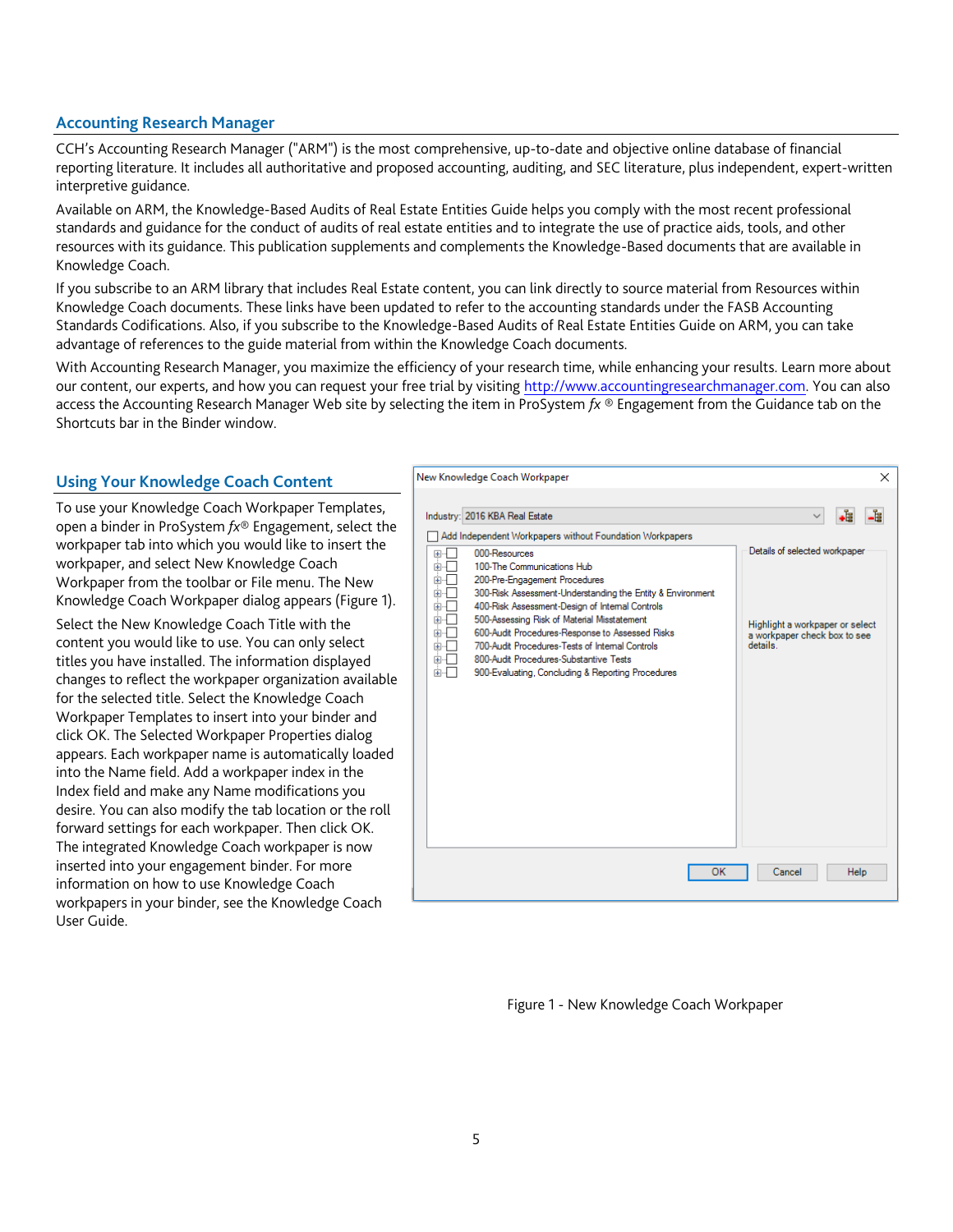## **Additional Information on Knowledge Coach and the KBA Methodology**

Knowledge-Based Audit (KBA) Methodology - Allows the results of one set of procedures to become the input for the next. The key components of the KBA methodology include:

- An Overview that guides auditors through the methodology;
- Knowledge-Based Audit documents, integral to the risk assessment and overall audit processes, which contain steps and procedures required by GAAS;
- Customizable Audit Programs that take auditors through related steps and procedures;
- Practice Aids to help auditors complete steps or processes outlined in the Knowledge-Based Audit documents and Audit Programs;
- Auditor's Reports that provide a variety of sample auditor's opinions on audited financial statements; and
- Correspondence documents that provide sample letters to be used to comply with GAAS requirements and in many other common situations.
- The AICPA's Auditing Standards Board's (ASB) Risk Assessment Standards The practice aids and tools in the 2016 Knowledge-Based Audits of Real Estate Entities are designed around the AICPA's risk assessment and clarified standards to assist auditors of nonpublic Real Estate Entities by:
	- Facilitating compliance with GAAS and GAGAS;
	- Encouraging more effective audits through tailored audit programs and comprehensive practice aids;
	- Helping auditors to focus on and respond to identified audit risks; and
	- Enhancing audit documentation.

#### ProSystem fx® Knowledge Coach

- ProSystem fx® Knowledge Coach functionality allows auditors/accountants to use the Knowledge-Based-Audit methodology more efficiently by eliminating the need for duplicate entry of the same information, tailoring audit documentation to each particular engagement, and documenting the link between risks identified and procedures performed. AUD-100 Tailoring Question Workpaper is a document in Knowledge Coach that presents engagement-level questions designed to aid in tailoring the engagement documentation to fit each client. Completing the questions helps the auditor avoid duplication and unnecessary workpapers.
- Before you begin your audit, please review the guidance in AUD-101 Overall Audit Program. This workpaper is intended to be your road map through a Knowledge-Based Audit methodology. You should start your audit with AUD-100 Tailoring Question Workpaper and AUD-101 Overall Audit Program.
- Risks can be captured via the Risk Summary task pane from any Knowledge Coach workpaper by the current editor of KBA-502 Summary of Risk Assessments. This allows the user to continuously assess risks during the engagement. Several workpapers prompt the consideration of the presence of risks, but the Risk Summary task pane must be used to document those risks. All documented risks flow to the Risk Summary. To ensure risks show in findings tables, make sure to check the "workpaper identified in" field of the Risk pane.
- Information Flow helps cut down on the time spent duplicating information across forms. In addition, the flow of consistent information ensures that information and updates to information are not missed between workpapers. Drill-down functionality helps the user navigate quickly to the source of the information, aiding in the review of the audit file.
- Diagnostics help keep track of unresolved issues like unanswered questions, incomplete risks, program steps not linked to risks or relevant assertions, missing workpaper, and more.
- Links to Accounting Research Manager (ARM)-If you subscribe to an ARM library that includes audit content, you can link directly to source material from Resources within Knowledge Coach workpapers. These links have been updated to reference to the accounting standards under the FASB Accounting Standards Codifications and the auditing standards issued by the AICPA.